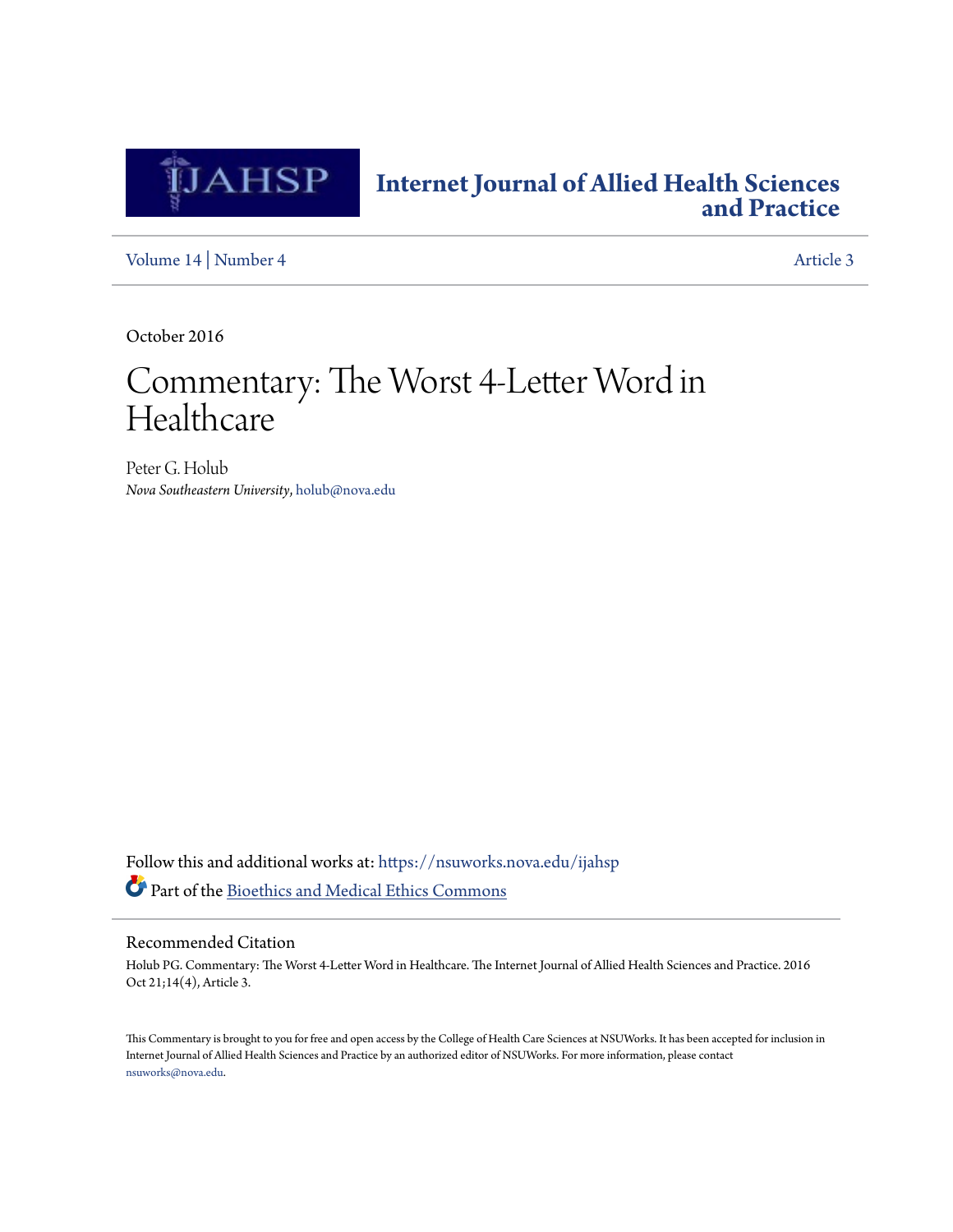## **Commentary: The Worst 4-Letter Word in Healthcare**

"Wait" is a four-letter word to patients who are rarely patient when it comes to waiting. What can caregivers do to help patients cope with waiting while their entire lives are put on hold?

### **Author Bio(s)**

Peter G. Holub, DPM, PhD, is an Associate Professor of medical ethics in the College of Health Care Sciences at Nova Southeastern University in Ft. Lauderdale, FL.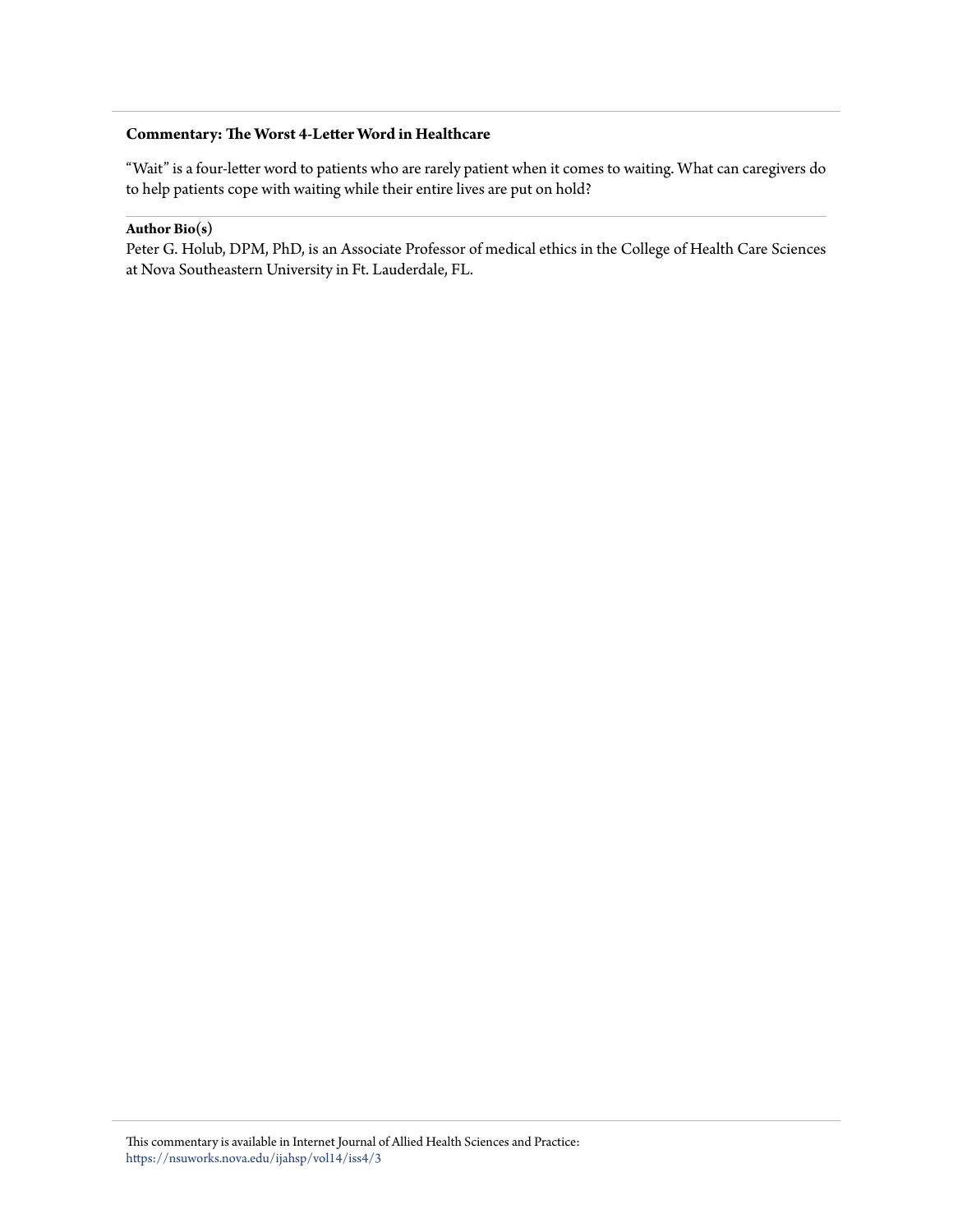

The Internet Journal of Allied Health Sciences and Practice *Dedicated to allied health professional practice and education* **Vol. 14 No. 4 ISSN 1540-580X**

# Commentary: The Worst Four-letter Word in Health Care

Peter G. Holub, DPM, PhD

Nova Southeastern University

United States

If it's true that the journey is more important than the destination, then why is waiting considered such a waste of time? Isn't waiting part of the journey?

"Wait" is a four-letter word to patients who are rarely patient when it comes to waiting. That's odd, because waiting has always been a large part of every patient's health care journey. Wait for an appointment. Wait for insurance approval. Wait for lab results. Wait for a biopsy report. Wait in the waiting room. Wait at home by the phone. You'd think patients would be accustomed to waiting by now, but they aren't, even though waiting can exacerbate the condition. Knowing this, you'd think caregivers would try to minimize the wait and reduce the adverse effects waiting can have on their patients.

As a result of the growing commercialism of healthcare and the pressures of increased patient loads, there is little that caregivers can do to eliminate waiting, but there is much that caregivers can do to help patients cope with the wait. One is to jazz up waiting areas with comfortable furniture, wide-screen televisions, fresh magazines, and saltwater fish tanks. That's why you rarely find a wall clock in a waiting room. These kinds of time-distracters work for patients who made it to the waiting room, but what about the majority of patients who are waiting for appointments, scans, exams, and critical lab reports that could impact their lives and lives of their families and loved ones? What can caregivers do to help patients cope with waiting while their entire lives are on put hold?

A patient has a biopsy and is told to wait one to three days for the results. A week passes with no phone call, no note in the patient's online medical record. The patient leaves a telephone message with the receptionist, and when she doesn't hear back, she sends an email to the doctor. The silence is killing her. Maybe the worst is that the clinic is still waiting for a report. Maybe the worst is that the doctor will need to do another biopsy. Maybe the worst is much worse than that. Right now, for the patient, the worst is the wait and having to put her life on hold. She wishes she could fast-forward or better yet delete the wait altogether, like uneventful scenes cut from a movie, excised *in toto* from her life like the lump in her breast.

Benjamin Disraeli (1804 – 1881) said that the best way to deal with the waiting game is to "Hope for the best, but prepare for the worst."<sup>1</sup> That worked for the paramedics who had to wait three hours before they were allowed to enter the Pulse Nightclub in Orlando to save shooting victims.<sup>1</sup> Ethically, we cannot give the same advice to patients. Imagine a patient's reaction upon hearing, "Mrs. White, while we wait for the results of your pathology report, I suggest you make funeral arrangements." Seems cruel, yet a doctor's silence runs a close second.

The ultimate time-distracter is personal communication. Communication breaks the deathly silence, improves patient satisfaction, professional relationships, and clinical outcomes. When a patient who is waiting for biopsy results is promised a phone call in "one to three days," she should get a call on day one or two, whether the results are back or not. A way to distract the patient from the negative effects of waiting is to say something like, "Mrs. White, I'm just calling to see how you're doing. Oh, yes I have the lab results right here," or, "No, we're still waiting, just like you, and will call you as soon as we get the results." Studies show that waiting is a subjective experience, and the caregiver can sooth the negative effects and *affects* of waiting by communicating with the patient.